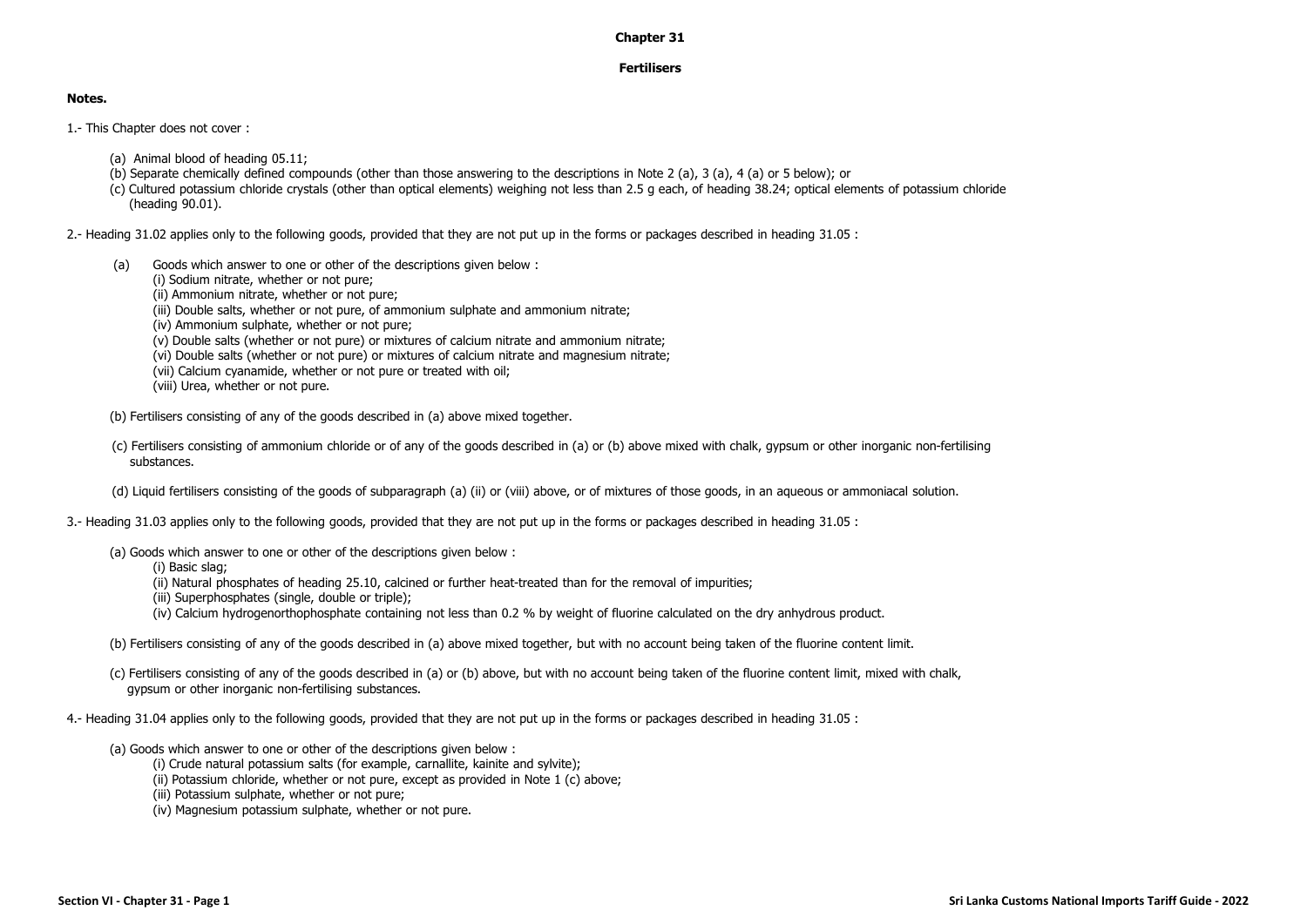(b) Fertilisers consisting of any of the goods described in (a) above mixed together

- 5.- Ammonium dihydrogenorthophosphate (monoammonium phosphate) and diammonium hydrogenorthophosphate (diammonium phosphate), whether or not pure, and intermixtures thereof, are to be classified in heading 31.05.
- 6.- For the purposes of heading 31.05, the term "other fertilisers" applies only to products of a kind used as fertilisers and containing, as an essential constituent, at least one of the fertilising elements nitrogen, phosphorus or potassium.

| <b>HS Hdg</b> | <b>HS Code</b> |  | <b>Description</b>                                                                                                                                                                          | <b>Unit</b> | ICL/        |           |           |           |           |           | <b>Preferential Duty</b> |           |           |           |           | Gen         | <b>VAT</b> | <b>PAL</b> |             | <b>Excise</b> | $S$<br>$C$   |
|---------------|----------------|--|---------------------------------------------------------------------------------------------------------------------------------------------------------------------------------------------|-------------|-------------|-----------|-----------|-----------|-----------|-----------|--------------------------|-----------|-----------|-----------|-----------|-------------|------------|------------|-------------|---------------|--------------|
|               |                |  |                                                                                                                                                                                             |             | <b>SLSI</b> | <b>AP</b> | <b>AD</b> | <b>BN</b> | <b>GT</b> | <b>IN</b> | <b>PK</b>                | <b>SA</b> | <b>SF</b> | <b>SD</b> | <b>SG</b> | <b>Duty</b> |            |            | <b>Cess</b> | (S.P.D)       | $\mathbf{L}$ |
| 31.01         | 3101.00.00     |  | Animal or vegetable fertilisers, whether<br>or not mixed together or chemically<br>treated; fertilisers produced by the<br>mixing or chemical treatment of animal<br>or vegetable products. | kg          | н           |           |           |           |           | Free      | Free                     |           | Free      | Free      | Free      | Free        | Ex         | 10.0%      |             |               |              |
| 31.02         |                |  | Mineral or chemical fertilisers,<br>nitrogenous.                                                                                                                                            |             |             |           |           |           |           |           |                          |           |           |           |           |             |            |            |             |               |              |
|               | 3102.10.00     |  | Urea, whether or not in aqueous solution<br>Ammonium sulphate; double salts and<br>mixtures of ammonium sulphate and<br>ammonium nitrate :                                                  | kg          |             |           |           |           |           | Free      | Free                     |           | Free      | Free      | Free      | Free        | Ex         | 7.5%       |             |               |              |
|               | 3102.21.00     |  | Ammonium sulphate                                                                                                                                                                           | kg          |             | Free      |           |           |           | Free      | Free                     |           | Free      | Free      | Free      | Free        | Ex         | 7.5%       |             |               |              |
|               | 3102.29.00     |  | Other                                                                                                                                                                                       | kg          |             |           |           |           |           | Free      | Free                     |           | Free      | Free      | Free      | Free        | Ex         | 7.5%       |             |               |              |
|               | 3102.30.00     |  | Ammonium nitrate, whether or not in<br>aqueous solution                                                                                                                                     | kg          |             |           |           |           |           | Free      | Free                     |           | Free      | Free      | Free      | Free        | Ex         | 7.5%       |             |               |              |
|               | 3102.40.00     |  | Mixtures of ammonium nitrate with calcium<br>carbonate or other inorganic non-fertilising<br>substances                                                                                     | kg          |             |           |           |           |           | Free      | Free                     |           | Free      | Free      | Free      | Free        | Ex         | 7.5%       |             |               |              |
|               | 3102.50.00     |  | Sodium nitrate                                                                                                                                                                              | kg          |             |           |           |           |           | Free      | Free                     |           | Free      | Free      | Free      | Free        | Ex         | Ex         |             |               |              |
|               | 3102.60.00     |  | Double salts and mixtures of calcium nitrate<br>and ammonium nitrate                                                                                                                        | kg          |             |           |           |           |           | Free      | Free                     |           | Free      | Free      | Free      | Free        | Ex         | 7.5%       |             |               |              |
|               | 3102.80.00     |  | Mixtures of urea and ammonium nitrate in<br>aqueous or ammoniacal solution                                                                                                                  | kg          |             |           |           |           |           | Free      | Free                     |           | Free      | Free      | Free      | Free        | Ex         | Ex         |             |               |              |
|               | 3102.90.00     |  | Other, including mixtures not specified in the<br>foregoing sub headings                                                                                                                    | kg          |             |           |           |           |           | Free      | Free                     |           | Free      | Free      | Free      | Free        | Ex         | 7.5%       |             |               |              |
|               |                |  |                                                                                                                                                                                             |             |             |           |           |           |           |           |                          |           |           |           |           |             |            |            |             |               |              |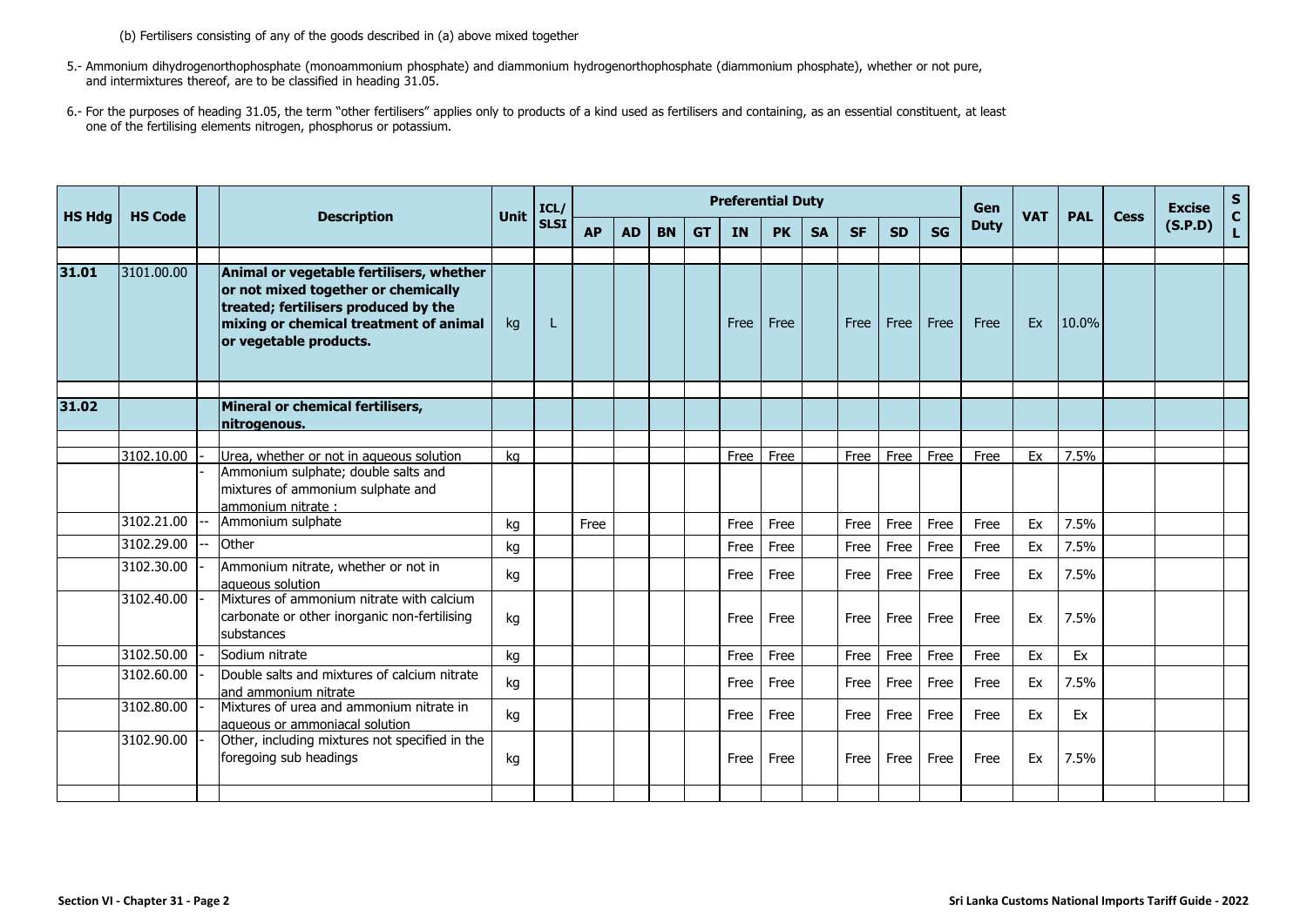| <b>HS Hdg</b> | <b>HS Code</b> | <b>Description</b>                                                                                                                                                                                                                                                          | Unit | ICL/        |           |           |           |           |           | <b>Preferential Duty</b> |           |           |           |           | Gen         | <b>VAT</b> | <b>PAL</b> | <b>Cess</b> | <b>Excise</b> | $\mathbf{s}$<br>$\mathbf{C}$ |
|---------------|----------------|-----------------------------------------------------------------------------------------------------------------------------------------------------------------------------------------------------------------------------------------------------------------------------|------|-------------|-----------|-----------|-----------|-----------|-----------|--------------------------|-----------|-----------|-----------|-----------|-------------|------------|------------|-------------|---------------|------------------------------|
|               |                |                                                                                                                                                                                                                                                                             |      | <b>SLSI</b> | <b>AP</b> | <b>AD</b> | <b>BN</b> | <b>GT</b> | <b>IN</b> | <b>PK</b>                | <b>SA</b> | <b>SF</b> | <b>SD</b> | <b>SG</b> | <b>Duty</b> |            |            |             | (S.P.D)       | L.                           |
| 31.03         |                | Mineral or chemical fertilisers,<br>phosphatic.                                                                                                                                                                                                                             |      |             |           |           |           |           |           |                          |           |           |           |           |             |            |            |             |               |                              |
|               |                |                                                                                                                                                                                                                                                                             |      |             |           |           |           |           |           |                          |           |           |           |           |             |            |            |             |               |                              |
|               | 3103.11.00     | Superphosphates:<br>Containing by weight 35% or more of<br>diphosphorus pentaoxide (P2O5)                                                                                                                                                                                   | kg   |             |           |           |           |           | Free      | Free                     |           | Free      | Free      | Free      | Free        | Ex         | 7.5%       |             |               |                              |
|               | 3103.19.00     | Other                                                                                                                                                                                                                                                                       | kg   |             |           |           |           |           | Free      | Free                     |           | Free      | Free      | Free      | Free        | Ex         | 7.5%       |             |               |                              |
|               | 3103.90.00     | Other                                                                                                                                                                                                                                                                       | kg   |             |           |           |           |           | Free      | Free                     |           | Free      | Free      | Free      | Free        | Ex         | Ex         |             |               |                              |
| 31.04         |                | Mineral or chemical fertilisers, potassic.                                                                                                                                                                                                                                  |      |             |           |           |           |           |           |                          |           |           |           |           |             |            |            |             |               |                              |
|               | 3104.20.00     | Potassium chloride                                                                                                                                                                                                                                                          | kg   |             |           |           |           |           | Free      | Free                     |           | Free      | Free      | Free      | Free        | Ex         | 7.5%       |             |               |                              |
|               | 3104.30.00     | Potassium sulphate                                                                                                                                                                                                                                                          | kg   |             |           |           |           |           | Free      | Free                     |           | Free      | Free      | Free      | Free        | Ex         | 7.5%       |             |               |                              |
|               | 3104.90.00     | Other                                                                                                                                                                                                                                                                       | kg   |             |           |           |           |           | Free      | Free                     |           | Free      | Free      | Free      | Free        | Ex         | 7.5%       |             |               |                              |
|               |                |                                                                                                                                                                                                                                                                             |      |             |           |           |           |           |           |                          |           |           |           |           |             |            |            |             |               |                              |
| 31.05         |                | <b>Mineral or chemical fertilisers</b><br>containing two or three of the fertilising<br>elements nitrogen, phosphorus and<br>potassium; other fertilisers; goods of<br>this Chapter in tablets or similar forms<br>or in packages of a gross weight not<br>exceeding 10 kg. |      |             |           |           |           |           |           |                          |           |           |           |           |             |            |            |             |               |                              |
|               | 3105.10.00     | Goods of this Chapter in tablets or similar                                                                                                                                                                                                                                 |      |             |           |           |           |           |           |                          |           |           |           |           |             |            |            |             |               |                              |
|               |                | forms or in packages of a gross weight not<br>exceeding 10 kg                                                                                                                                                                                                               | kg   |             |           |           |           |           | Free      | Free                     |           | Free      | Free      | Free      | Free        | Ex         | 7.5%       |             |               |                              |
|               | 3105.20.00     | Mineral or chemical fertilisers containing the<br>three fertilising elements nitrogen,<br>phosphorus and potassium                                                                                                                                                          | kg   |             |           |           |           |           | Free      | Free                     |           | Free      | Free      | Free      | Free        | Ex         | 7.5%       |             |               |                              |
|               | 3105.30.00     | Diammonium hydrogenorthophosphate<br>(diammonium phosphate)                                                                                                                                                                                                                 | kg   |             |           |           |           |           | Free      | Free                     |           | Free      | Free      | Free      | Free        | Ex         | 7.5%       |             |               |                              |
|               | 3105.40.00     | Ammonium dihydrogenorthophosphate<br>(monoammonium phosphate) and mixtures<br>thereof with diammonium<br>hydrogenorthophosphate (diammonium<br>phosphate)                                                                                                                   | kg   |             |           |           |           |           | Free      | Free                     |           | Free      | Free      | Free      | Free        | Ex         | 7.5%       |             |               |                              |
|               |                | Other mineral or chemical fertilisers<br>containing the two fertilising elements<br>nitrogen and phosphorus :                                                                                                                                                               |      |             |           |           |           |           |           |                          |           |           |           |           |             |            |            |             |               |                              |